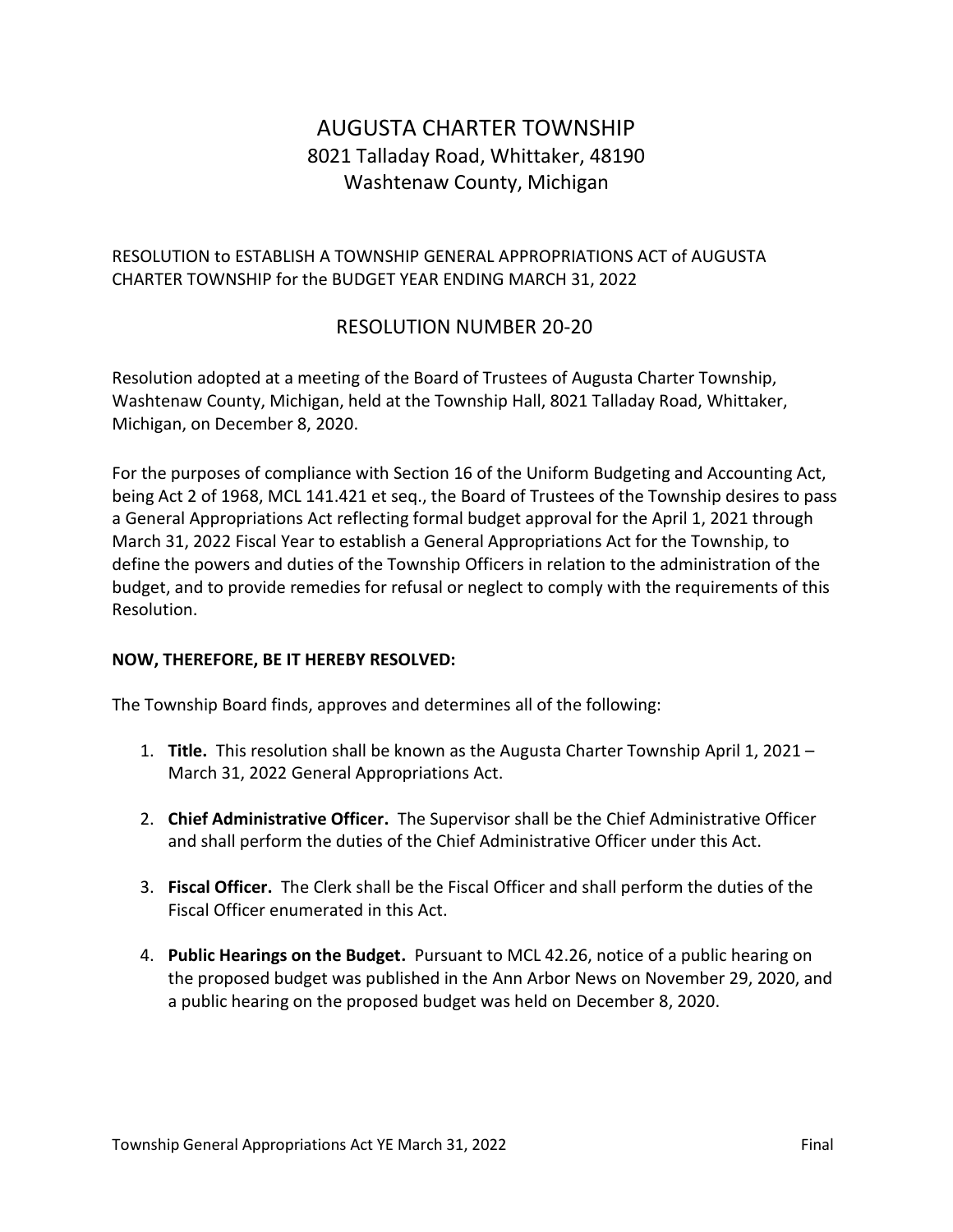5. **Estimated Revenues.** Estimated township general fund and other fund revenues for are as follows:

| <b>FUND#</b> | <b>FUNDS</b>                       | <b>ESTIMATED REVENUE</b> |
|--------------|------------------------------------|--------------------------|
| 101          | <b>General Fund</b>                | \$987,804                |
| 206          | Fire Fund                          | 537,050                  |
| 219          | <b>Street Lighting</b>             | 3,800                    |
| 251          | <b>Farmland Preservation Fund</b>  | 51,600                   |
| 301          | Debt Service Fund - Fire Building  | 250,000                  |
| 404          | <b>Equipment Fund-Fire</b>         | 62,050                   |
| 496          | Utilities Capital Improvement Fund | 93,500                   |
| 592          | <b>Utility Fund</b>                | 2,270,131                |
|              | <b>TOTAL REVENUES</b>              | \$4,255,935              |

- 6. **Millage Levy.** The Augusta Charter Township Board shall cause to be levied and collected the general property tax on all real and personal property within the Township upon the current tax roll an allocated general operating millage of **0.8071** mills, plus fire operating millage of **1.9968** mills, plus new fire station millage of **0.9917** mills, plus farmland open space preservation millage of **0.0991** for a total millage levy equal to **3.8984** as set forth as authorized under state law and approved by the electorate and said rates subject to the State Headlee reduction. Estimated tax revenue for the maximum authorized **3.8947** mills is **\$1,027,500.**
- 7. **Estimated Expenditures.** Estimated Township expenditures for the various township departments are as follows:

| <b>FUND#</b> | <b>FUNDS</b>                       | <b>ESTIMATED EXPENDITURES</b> |
|--------------|------------------------------------|-------------------------------|
| 101          | <b>General Fund</b>                | \$1,074,117                   |
| 206          | Fire Fund                          | 425,758                       |
| 219          | <b>Street Lighting</b>             | 3,800                         |
| 251          | <b>Farmland Preservation Fund</b>  | 51,000                        |
| 301          | Debt Service Fund - Fire Building  | 247,975                       |
| 404          | <b>Equipment Fund - Fire</b>       |                               |
| 496          | Utilities Capital Improvement Fund | 338,760                       |
| 592          | <b>Utility Fund</b>                | 2,745,594                     |
|              | <b>TOTAL EXPENDITURES</b>          | \$4,887,004                   |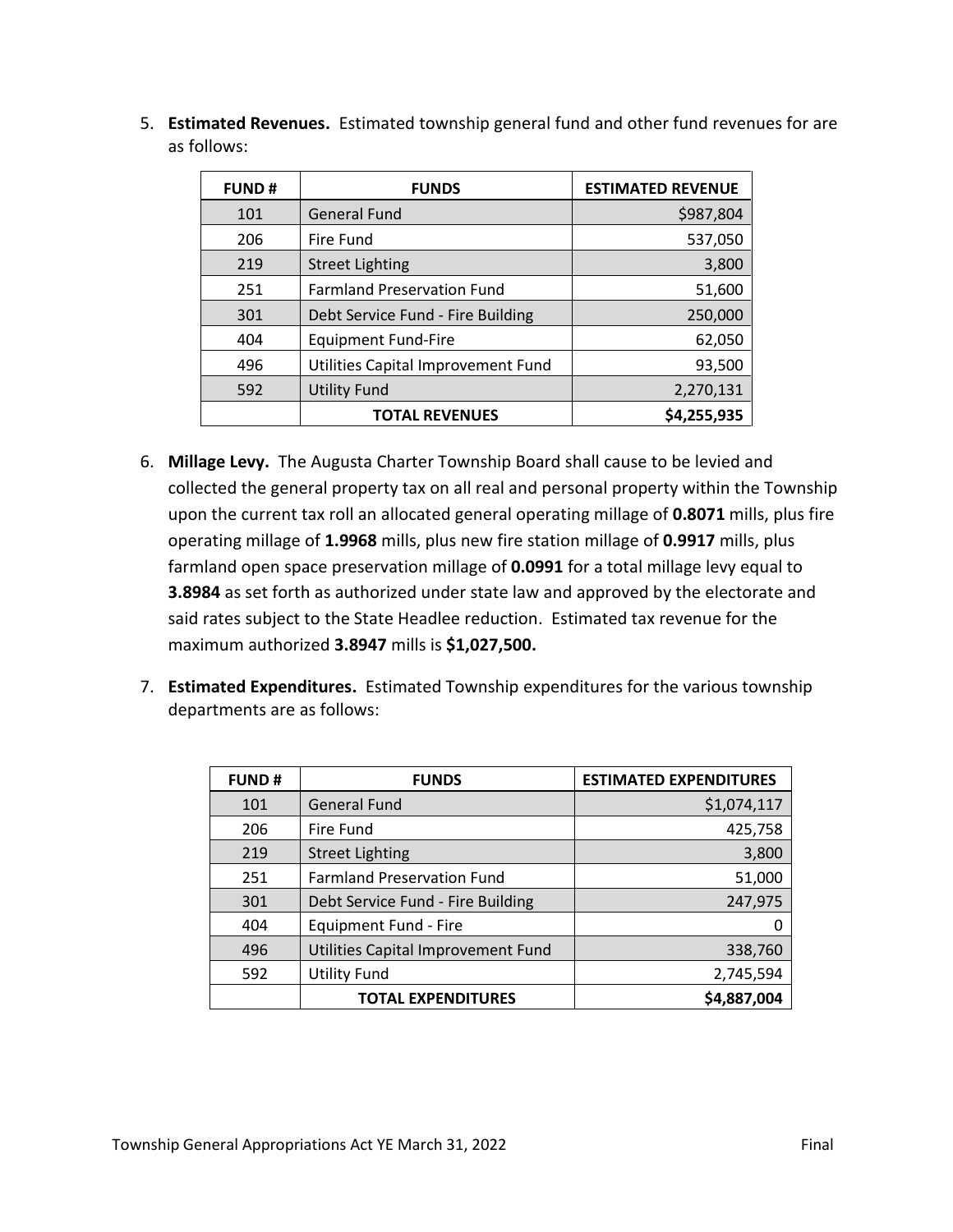| <b>FUND#</b> | <b>FUNDS</b>                       | <b>ESTIMATED TRANSFER</b><br>IN(OUT)-NET |
|--------------|------------------------------------|------------------------------------------|
| 206          | Fire Fund                          | (62,000)                                 |
| 404          | Equipment Fund - Fire              | 62,000                                   |
| 496          | Utilities Capital Improvement Fund | (305,760)                                |
| 592          | <b>Utility Fund</b>                | 305,760                                  |
|              | <b>TOTAL TRANSFERS</b>             | \$0                                      |

8. **Transfer of Funds.** Transfers between funds are budgeted as follows:

- 9. **Adoption of Budget by Reference.** The general fund budget of Augusta Charter Township as presented at the public hearing is hereby adopted by reference, with revenues and activity expenditures as indicated in Sections 5 and 7 of this Act.
- 10. **Appropriation not a Mandate to Spend.** Appropriations will be deemed maximum authorizations to incur expenditures. The Fiscal Officer shall exercise supervision and control to ensure that expenditures are within appropriations and shall not issue any order for expenditures that exceed appropriations.
- 11. **Periodic Fiscal Reports.** The Fiscal Officer shall transmit to the Township Board at the end of each of the first three quarters and at the end of each month occurring during the fourth quarter, a report of financial operations, including, but not limited to:
	- I. Expected revenues by major source as estimated in the budget
	- II. Actual receipts to date for the current fiscal year
	- III. For each department the amount appropriated
	- IV. Any revisions in the estimate of expenditures
- 12. **Budget Monitoring.** Whenever it appears to the Chief Administrative Officer or the Township Board that the actual and probable revenues in any fund will be less than the estimated revenues upon which appropriations from such fund were based and when it appears that expenditures shall exceed appropriations, the Chief Administrative Officer shall present to the Township Board recommendations to prevent expenditures from exceeding available revenues or budgeted appropriations for the current fiscal year. Such recommendations shall include proposals for reducing appropriations, increasing revenues, utilizing reserves or a combination of the same. The Chief Administrative Officer shall also have the authority to make transfers among the various line items within a fund.
- 13. **Violations of This Act.** Any obligation incurred or payment authorized in violation of this Resolution shall be void and shall subject any responsible official(s) or employee(s)